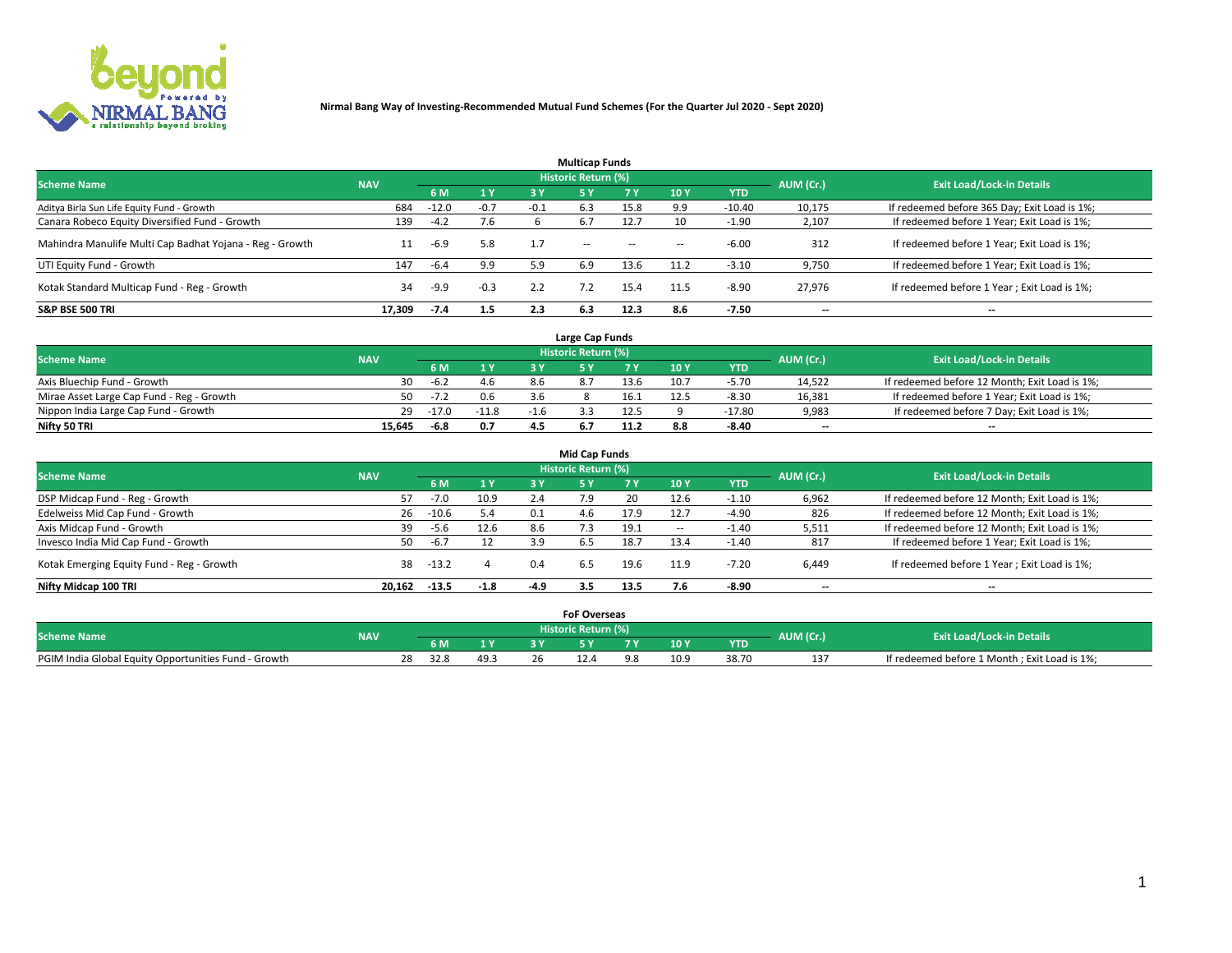

|                                                  |            |         |        |     | Large & Midcap             |      |      |          |                          |                                              |
|--------------------------------------------------|------------|---------|--------|-----|----------------------------|------|------|----------|--------------------------|----------------------------------------------|
| <b>Scheme Name</b>                               | <b>NAV</b> |         |        |     | <b>Historic Return (%)</b> |      |      |          | AUM (Cr.)                | <b>Exit Load/Lock-in Details</b>             |
|                                                  |            | 6 M     | 1Y     | 3 Y |                            | 7 V  | 10Y  | YTD      |                          |                                              |
| Mirae Asset Emerging Bluechip Fund - Growth      | 55         | $-5.7$  | 7.4    |     | 11.6                       | 24   | 18.2 | -4.70    | 9,834                    | If redeemed before 1 Year; Exit Load is 1%;  |
| Canara Robeco Emerging Equities - Growth         | 94         |         |        |     |                            | 22.4 | 15.4 | $-3.30$  | 5,162                    | If redeemed before 1 Year; Exit Load is 1%;  |
| Principal Emerging Bluechip Fund - Growth        | 102        | $-9.2$  | 6.5    | 0.7 |                            | 19.3 | 12.6 | $-5.30$  | 1,918                    | If redeemed before 365 Day; Exit Load is 1%; |
| Invesco India Growth Opportunities Fund - Growth | 33         | $-9.6$  | 2.6    |     | 6.4                        | 13.9 | 10.5 | $-8.50$  | 2,498                    | If redeemed before 1 Year; Exit Load is 1%;  |
| Sundaram Large and Mid Cap Fund - Reg - Growth   | 32         | $-14.0$ | $-1.9$ |     | 6.3                        | 14.1 | 8.8  | $-12.70$ | 1,113                    | If redeemed before 365 Day; Exit Load is 1%; |
| NIFTY Large Midcap 250 TRI                       | 6.886      | $-9.0$  | 1.9    |     |                            | 14.3 |      | -7.20    | $\overline{\phantom{a}}$ | $- -$                                        |

|                                                     |            |         |     |     | <b>Focused Funds</b>       |      |                          |            |                          |                                               |
|-----------------------------------------------------|------------|---------|-----|-----|----------------------------|------|--------------------------|------------|--------------------------|-----------------------------------------------|
| <b>Scheme Name</b>                                  | <b>NAV</b> |         |     |     | <b>Historic Return (%)</b> |      |                          |            | AUM (Cr.)                | <b>Exit Load/Lock-in Details</b>              |
|                                                     |            | 6 M     | 1 Y |     |                            |      | 10Y                      | <b>YTD</b> |                          |                                               |
| Axis Focused 25 Fund - Growth                       | 28         | $-9.6$  |     | 5.4 |                            | 14.2 | $\overline{\phantom{a}}$ | $-7.60$    | 10,399                   | If redeemed before 12 Month; Exit Load is 1%; |
| ICICI Prudential Focused Equity Fund - Ret - Growth | 30         | 3.9     | 4.5 |     |                            |      |                          | 4.50       | 681                      | If redeemed before 1 Year; Exit Load is 1%;   |
| SBI Focused Equity Fund - Growth                    | 141        | $-10.5$ | 1.b |     | 8.8                        | 15.9 |                          | $-7.80$    | 8,962                    | If redeemed before 1 Year; Exit Load is 1%;   |
| <b>S&amp;P BSE 500 TRI</b>                          | 17.309     | -7.4    | 1.5 |     |                            | 12.3 |                          | $-7.50$    | $\overline{\phantom{a}}$ | $- -$                                         |

| <b>Small Cap Funds</b>       |            |         |         |                     |      |      |                 |            |           |                                             |  |  |  |
|------------------------------|------------|---------|---------|---------------------|------|------|-----------------|------------|-----------|---------------------------------------------|--|--|--|
| <b>Scheme Name</b>           | <b>NAV</b> |         |         | Historic Return (%) |      |      |                 |            | AUM (Cr.) | <b>Exit Load/Lock-in Details</b>            |  |  |  |
|                              |            | 6 M     | 1 Y     |                     |      |      | 10 <sub>Y</sub> | <b>YTD</b> |           |                                             |  |  |  |
| HDFC Small Cap Fund - Growth | 34         | $-16.1$ | $-11.3$ |                     | 4.6  |      | 8.6             | -12.30     | 7,511     | If redeemed before 1 Year; Exit Load is 1%; |  |  |  |
| SBI Small Cap Fund - Growth  |            | $-11.0$ |         |                     |      | 22.8 |                 | $-5.10$    | 3.917     | If redeemed before 1 Year; Exit Load is 1%; |  |  |  |
| Nifty Smallcap 100 TRI       | 6,192      | $-19.0$ | $-8.2$  | $-12.8$             | -1.6 | 10.7 |                 | -13.60     | $- -$     | $- -$                                       |  |  |  |

| ELSS Schemes (Tax Saving u/s 80-C)           |            |         |                |                            |           |        |                          |            |                          |                                  |  |  |  |
|----------------------------------------------|------------|---------|----------------|----------------------------|-----------|--------|--------------------------|------------|--------------------------|----------------------------------|--|--|--|
| <b>Scheme Name</b>                           | <b>NAV</b> |         |                | <b>Historic Return (%)</b> |           |        |                          |            | AUM (Cr.)                | <b>Exit Load/Lock-in Details</b> |  |  |  |
|                                              |            | - 6 M   | 4 <sub>Y</sub> | 73 Y                       | <b>5Y</b> | 7 Y    | 10 Y                     | <b>YTD</b> |                          |                                  |  |  |  |
| Aditya Birla Sun Life Tax Relief 96 - Growth | 30         | $-7.9$  |                |                            |           | 15.4   | 10                       | $-6.90$    | 10,101                   | Nil                              |  |  |  |
| Axis Long Term Equity Fund - Growth          | 45         | $-10.9$ |                |                            |           | 17.3   | 14.4                     | $-9.10$    | 20,292                   | Nil                              |  |  |  |
| Canara Robeco Equity Tax Saver Fund - Growth | 68         | $-2.0$  | 9.3            | 6.7                        |           | 13.7   | 10.5                     | $-0.10$    | 992                      | Nil                              |  |  |  |
| Invesco India Tax Plan - Growth              |            | $-6.3$  | 5.8            | 4.3                        | 6.6       | 15.7   | 11.6                     | $-4.70$    | 997                      | Nil                              |  |  |  |
| Mirae Asset Tax Saver Fund - Reg - Growth    | 18         | $-6.7$  | 3.8            |                            | $- -$     | $\sim$ | $\overline{\phantom{a}}$ | $-6.40$    | 3,538                    | Nil                              |  |  |  |
| S&P BSE 200 TRI                              | 5,624      | -6.8    | 1.7            | 3.3                        |           | 12.3   | 8.9                      | $-7.50$    | $\overline{\phantom{a}}$ | $- -$                            |  |  |  |

# 2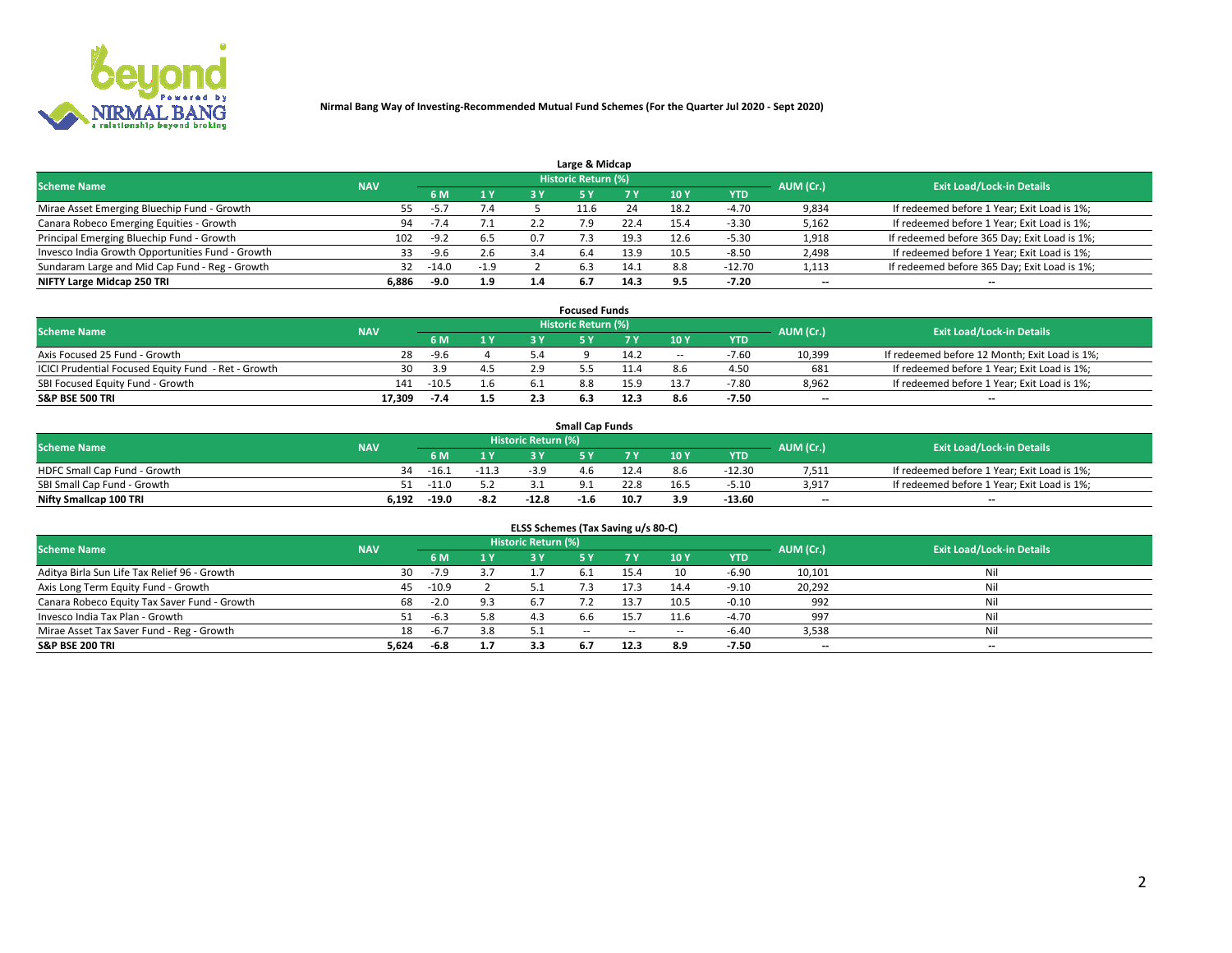

|                                                        |            |            |     |                     | <b>Solution Oriented</b> |      |                          |            |           |                                                                     |
|--------------------------------------------------------|------------|------------|-----|---------------------|--------------------------|------|--------------------------|------------|-----------|---------------------------------------------------------------------|
| <b>Scheme Name</b>                                     | <b>NAV</b> |            |     | Historic Return (%) |                          |      |                          |            | AUM (Cr.) | <b>Exit Load/Lock-in Details</b>                                    |
|                                                        |            | <b>6 M</b> | 1 Y | 2 V                 |                          |      | 10 Y                     | <b>YTD</b> |           |                                                                     |
|                                                        |            |            |     |                     |                          |      |                          |            |           | If redeemed before 1 Year; Exit Load is 3%; If redeemed bet. 1 Year |
| <b>HDFC Childrens Gift Fund</b>                        | 121        | $-4.1$     | 3.5 |                     |                          | 13.6 | 12.2                     | $-3.10$    | 3.022     | to 2 Year; Exit Load is 2%; If redeemed bet. 2 Year to 3 Year; Exit |
|                                                        |            |            |     |                     |                          |      |                          |            |           | Load is 1%;                                                         |
| Tata Retirement Savings Fund - Moderate Plan - Reg     | 31         | $-3.8$     | 7.3 | 3.8                 |                          | 15.1 | $\sim$                   | $-2.60$    | 1,087     | If redeemed before 61 Month; Exit Load is 1%;                       |
| Tata Retirement Savings Fund - Progressive Plan - Reg  | 30         | $-6.4$     | 5.7 | 3.7                 | 8.7                      | 14.7 | $\overline{\phantom{a}}$ | $-5.10$    | 728       | If redeemed before 61 Month; Exit Load is 1%;                       |
| Tata Retirement Savings Fund - Reg - Conservative Plan | 22         | 3.4        | 8.8 |                     |                          |      | $\overline{\phantom{a}}$ | 4.30       | 138       | If redeemed before 61 Month; Exit Load is 1%;                       |
| S&P BSE 200 TRI                                        | 5,624      | $-6.8$     | 1.7 | 3.3                 | 6.7                      | 12.3 | 8.9                      | $-7.50$    | --        | --                                                                  |

|                                                    |            |        |        |                     | <b>Index Fund</b> |      |      |            |                          |                                               |
|----------------------------------------------------|------------|--------|--------|---------------------|-------------------|------|------|------------|--------------------------|-----------------------------------------------|
| <b>Scheme Name</b>                                 | <b>NAV</b> |        |        | Historic Return (%) |                   |      |      |            | AUM (Cr.)                | <b>Exit Load/Lock-in Details</b>              |
|                                                    |            | 6 M    | 1 Y    |                     |                   |      | 10 Y | <b>YTD</b> |                          |                                               |
| HDFC Index Fund-NIFTY 50 Plan                      | 101        | $-7.4$ | $-0.2$ |                     |                   | 10.6 |      | $-9.00$    | 1,622                    | If redeemed before 3 Day; Exit Load is 0.25%; |
| ICICI Prudential Nifty Next 50 Index Fund - Growth | 24         | $-5.2$ |        |                     |                   | 13.3 |      | $-5.40$    | 729                      |                                               |
| UTI Nifty Index Fund - Growth                      |            | -7.2   | 0.1    |                     |                   | 10.7 | 8.1  | $-8.80$    | 2,362                    | Nil                                           |
| Nifty 50 TRI                                       | 15.645     | -6.8   | 0.7    | 4.5                 | 6.7               | 11.2 | 8.8  | $-8.40$    | $\overline{\phantom{a}}$ | $- -$                                         |

|                                       |            |        |     |                            | <b>Contra/Value Fund</b> |      |      |            |                          |                                             |
|---------------------------------------|------------|--------|-----|----------------------------|--------------------------|------|------|------------|--------------------------|---------------------------------------------|
| <b>Scheme Name</b>                    | <b>NAV</b> |        |     | <b>Historic Return (%)</b> |                          |      |      |            | AUM (Cr.)                | <b>Exit Load/Lock-in Details</b>            |
|                                       |            |        | 1 Y |                            |                          | 7 Y  | 10Y  | <b>YTD</b> |                          |                                             |
| Invesco India Contra Fund - Growth    | 48         | -3.6   |     |                            |                          | 18.6 | 11.8 | $-1.5C$    | 4,662                    | If redeemed before 1 Year; Exit Load is 1%; |
| UTI Value Opportunities Fund - Growth | 60.        | $-8.4$ |     |                            |                          |      |      | $-6.5c$    | 4,017                    | If redeemed before 1 Year: Exit Load is 1%: |
| <b>S&amp;P BSE 500 TRI</b>            | 17.309     | -7.4   | 1.5 |                            |                          | 12.3 |      | -7.50      | $\overline{\phantom{a}}$ | $- -$                                       |

| Sector/Thematic                                                           |            |         |                |                            |           |           |                          |            |           |                                               |  |  |  |
|---------------------------------------------------------------------------|------------|---------|----------------|----------------------------|-----------|-----------|--------------------------|------------|-----------|-----------------------------------------------|--|--|--|
| <b>Scheme Name</b>                                                        | <b>NAV</b> |         |                | <b>Historic Return (%)</b> |           |           |                          |            | AUM (Cr.) | <b>Exit Load/Lock-in Details</b>              |  |  |  |
|                                                                           |            | 6 M     | 1 <sub>Y</sub> | 3 Y                        | <b>5Y</b> | <b>7Y</b> | 10Y                      | <b>YTD</b> |           |                                               |  |  |  |
| Canara Robeco Consumer Trends Fund - Reg - Growth                         | 41         | $-6.7$  | 9.2            |                            | 8.4       | 15.6      | 12.1                     | $-4.30$    | 372       | If redeemed before 1 Year; Exit Load is 1%;   |  |  |  |
| Mirae Asset Great Consumer Fund - Growth                                  | 34         | $-11.9$ | 4.1            | 4.2                        |           | 14.7      | $\overline{\phantom{a}}$ | $-9.80$    | 940       | If redeemed before 1 Year; Exit Load is 1%;   |  |  |  |
| <b>ICICI Prudential Technology Fund - Growth</b>                          | 68         | 12.2    | 16.4           | 18.6                       | 10.4      | 17.2      | 15.7                     | 17.90      | 379       | If redeemed before 15 Day; Exit Load is 1%;   |  |  |  |
| Nippon India Pharma Fund - Growth                                         | 211        | 35.3    | 52.1           | 17.7                       | 8.4       | 17        |                          | 38.90      | 3,093     | If redeemed before 1 Month; Exit Load is 1%;  |  |  |  |
| BNP Paribas India Consumption Fund - Reg - Growth                         | 13         | $-6.1$  | 9.7            | --                         |           |           | -                        | $-3.10$    | 525       | If redeemed before 12 Month; Exit Load is 1%; |  |  |  |
| ICICI Prudential Banking and Financial Services Fund - Retail -<br>Growth | 49         | $-29.2$ | $-22.4$        | -7                         |           | 14.8      | 11.1                     | $-29.50$   | 2,538     | If redeemed before 15 Day; Exit Load is 1%;   |  |  |  |
| <b>S&amp;P BSE 500 TRI</b>                                                | 17.309     | $-7.4$  | 1.5            | 2.3                        | 6.3       | 12.3      | 8.6                      | $-7.50$    |           | --                                            |  |  |  |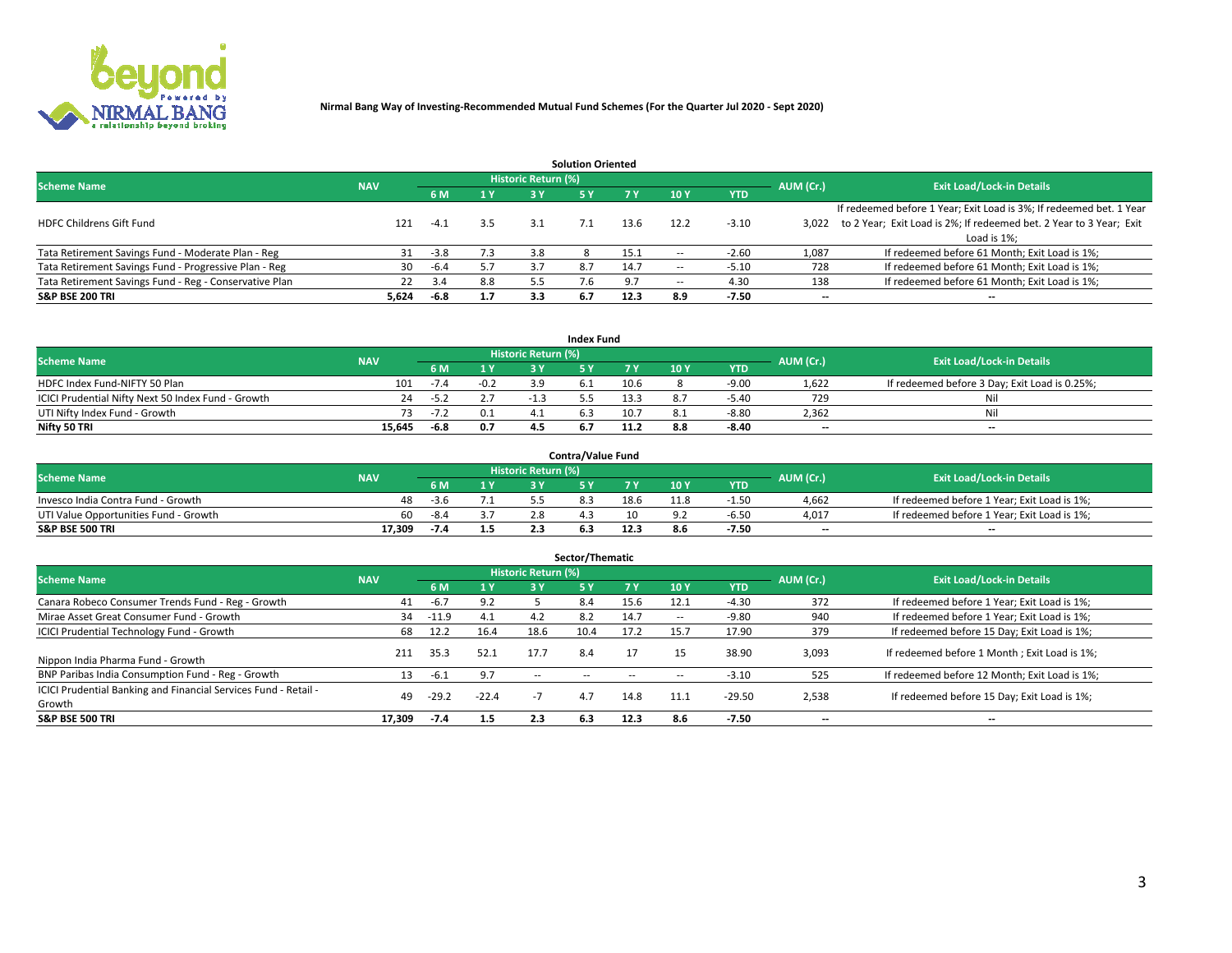

| <b>Dynamic Asset Allocation Funds</b>                   |            |        |        |                            |     |        |          |            |                          |                                                 |  |  |  |  |
|---------------------------------------------------------|------------|--------|--------|----------------------------|-----|--------|----------|------------|--------------------------|-------------------------------------------------|--|--|--|--|
| <b>Scheme Name</b>                                      | <b>NAV</b> |        |        | <b>Historic Return (%)</b> |     |        |          |            | AUM (Cr.)                | <b>Exit Load/Lock-in Details</b>                |  |  |  |  |
|                                                         |            |        | 1 Y    | 73 V                       |     |        | 10Y      | <b>YTD</b> |                          |                                                 |  |  |  |  |
| ICICI Prudential Balanced Advantage Fund - Reg - Growth |            | $-3.2$ | 4.7    |                            | 6.9 |        | 10.8     | $-3.00$    | 25,409                   | If redeemed before 1 Year; Exit Load is 1%;     |  |  |  |  |
| Invesco India Dynamic Equity Fund - Growth              | 30         | $-2.0$ | 3.2    | 2.5                        |     | 11.3   | $\Omega$ | $-2.00$    | 741                      | If redeemed before 3 Month; Exit Load is 0.25%; |  |  |  |  |
| Nippon India Balanced Advantage Fund - Growth           | 91         | $-4.2$ | 1.5    |                            |     | 11.5   |          | $-3.30$    | 2,782                    | If redeemed before 12 Month; Exit Load is 1%;   |  |  |  |  |
| SBI Dynamic Asset Allocation Fund - Reg - Growth        |            | $-3.7$ | $-0.1$ | 2.4                        |     | $\sim$ | $\sim$   | -5.20      | 576                      | If redeemed before 12 Month; Exit Load is 1%;   |  |  |  |  |
| NIFTY 50 Hybrid Composite Debt 65:35 Index              | 10.460     | $-0.1$ | 6.2    | 6.6                        |     |        | 9.2      | $-1.00$    | $\overline{\phantom{a}}$ | $- -$                                           |  |  |  |  |

| <b>Hybrid Aggressive</b>                        |            |        |                           |                            |  |            |            |            |           |                                               |  |  |  |  |
|-------------------------------------------------|------------|--------|---------------------------|----------------------------|--|------------|------------|------------|-----------|-----------------------------------------------|--|--|--|--|
| <b>Scheme Name</b>                              | <b>NAV</b> |        |                           | <b>Historic Return (%)</b> |  |            |            |            | AUM (Cr.) | <b>Exit Load/Lock-in Details</b>              |  |  |  |  |
|                                                 |            |        | $\mathbf{A}$ $\mathbf{V}$ | 2 V                        |  |            | <b>10Y</b> | <b>YTD</b> |           |                                               |  |  |  |  |
| Canara Robeco Equity Hybrid Fund - Growth       | 169        | $-1.3$ |                           |                            |  |            |            | 0.50       | 3,041     | If redeemed before 1 Year; Exit Load is 1%;   |  |  |  |  |
| SBI Equity Hybrid Fund - Growth                 | 139        | $-6.0$ | 2.9                       |                            |  | 14.1       | 10.7       | $-4.80$    | 30,192    | If redeemed before 12 Month; Exit Load is 1%; |  |  |  |  |
| Mirae Asset Hybrid - Equity Fund - Reg - Growth | 15         | $-3.4$ |                           |                            |  | $\sim$ $-$ | $\sim$     | $-4.20$    | 3,468     | If redeemed before 1 Year; Exit Load is 1%;   |  |  |  |  |
| ICICI Prudential Equity & Debt Fund - Growth    | 126        | $-8.7$ | $-3.9$                    |                            |  | 12.9       |            | $-9.70$    | 17,615    | If redeemed before 1 Year; Exit Load is 1%;   |  |  |  |  |
| NIFTY 50 Hybrid Composite Debt 65:35 Index      | 10.460     | $-0.1$ | 6.2                       |                            |  |            |            | $-1.00$    | --        | $- -$                                         |  |  |  |  |

| <b>Arbitrage Fund</b>                      |            |        |     |                     |  |       |     |            |           |                                                 |  |  |  |  |
|--------------------------------------------|------------|--------|-----|---------------------|--|-------|-----|------------|-----------|-------------------------------------------------|--|--|--|--|
| <b>Scheme Name</b>                         | <b>NAV</b> |        |     | Historic Return (%) |  |       |     |            | AUM (Cr.) | <b>Exit Load/Lock-in Details</b>                |  |  |  |  |
|                                            |            | 1 M.   | 3 M | 6 M                 |  |       |     | <b>YTD</b> |           |                                                 |  |  |  |  |
| IDFC Arbitrage Fund - Reg - Growth         |            |        |     |                     |  |       |     | 4.00       | 8,237     | If redeemed before 1 Month; Exit Load is 0.25%; |  |  |  |  |
| Kotak Equity Arbitrage Fund - Reg - Growth | 28         | $-1.4$ |     |                     |  |       |     | 4.70       | 15,854    | If redeemed before 30 Day; Exit Load is 0.25%;  |  |  |  |  |
| Tata Arbitrage Fund - Reg - Growth         |            | $-0.7$ |     |                     |  | $- -$ | $-$ | 5.60       | 2,062     | If redeemed before 30 Day; Exit Load is 0.25%;  |  |  |  |  |
| Nippon India Arbitrage Fund - Growth       | 20         |        |     |                     |  |       |     | 4.80       | 7,847     | If redeemed before 1 Month; Exit Load is 0.25%; |  |  |  |  |

| Overnight Fund                                      |            |     |     |                            |     |     |            |                 |                          |                                  |  |  |  |  |
|-----------------------------------------------------|------------|-----|-----|----------------------------|-----|-----|------------|-----------------|--------------------------|----------------------------------|--|--|--|--|
| <b>Scheme Name</b>                                  | <b>NAV</b> |     |     | <b>Historic Return (%)</b> |     |     | <b>YTM</b> | Avg             | AUM (Cr.)                | <b>Exit Load/Lock-in Details</b> |  |  |  |  |
|                                                     |            | 1 W | 2 W | 1 M.                       | 3 M | 1Y  |            | <b>Maturity</b> |                          |                                  |  |  |  |  |
| Aditya Birla Sun Life Overnight Fund - Reg - Growth | 1,088      |     |     | 2.9                        | 2.9 | 4   | 3.17       |                 | 7,621                    | Nil                              |  |  |  |  |
| HDFC Overnight Fund - Growth                        | 2,983      |     |     | 2.9                        | 2.9 |     | 3.14       | 0.00            | 13,989                   | Nil                              |  |  |  |  |
| ICICI Prudential Overnight Fund - Reg - Growth      | 109        | 2.9 | 2.9 | 2.9                        | 2.9 |     | 3.12       |                 | 10,011                   | Nil                              |  |  |  |  |
| Nippon India Overnight Fund - Reg - Growth          | 108        |     |     |                            | 2.9 | 4.Z | 3.09       | 0.00            | 5,363                    | Nil                              |  |  |  |  |
| Kotak Overnight Fund - Reg - Growth                 | 1,075      | 2.9 |     | 2.9                        | 2.9 | 4.Z | 3.14       |                 | 6,183                    | Nil                              |  |  |  |  |
| <b>CRISIL Liquid Fund Index</b>                     | $- -$      | 3.6 | 3.8 | 3.9                        | 4.6 | 5.5 | --         | --              | $\overline{\phantom{a}}$ | --                               |  |  |  |  |

#### **Overnight Fund**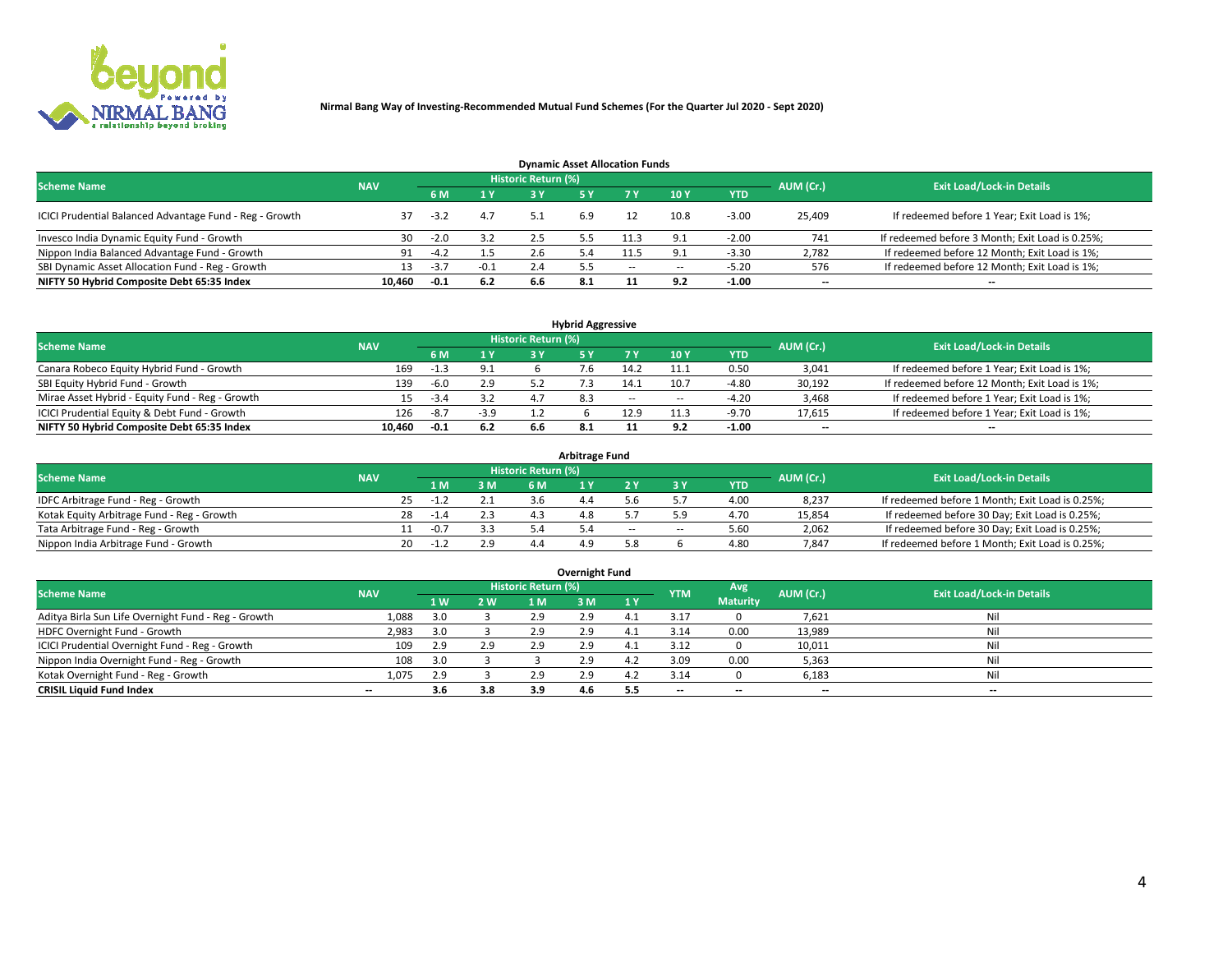

|                                                  |            |     |     |                            | <b>Liquid Funds</b> |     |                          |                 |                          |                                  |
|--------------------------------------------------|------------|-----|-----|----------------------------|---------------------|-----|--------------------------|-----------------|--------------------------|----------------------------------|
| <b>Scheme Name</b>                               | <b>NAV</b> |     |     | <b>Historic Return (%)</b> |                     |     | <b>YTM</b>               | Avg             | AUM (Cr.)                | <b>Exit Load/Lock-in Details</b> |
|                                                  |            | 1 W | 2 W | 1 M                        | : M                 | 1Y  |                          | <b>Maturity</b> |                          |                                  |
| Aditya Birla Sun Life Liquid Fund - Reg - Growth | 323        | 3.0 | 3.1 | 3.3                        |                     |     | 3.67                     | 0.14            | 36,679                   | *Ref Footnote                    |
| ICICI Prudential Liquid Fund - Reg - Growth      | 297        | 3.1 | 3.1 |                            |                     |     | 3.63154                  | 0.12            | 57,335                   | *Ref Footnote                    |
| Kotak Liquid Fund - Reg - Growth                 | 4,057      | 2.9 |     |                            |                     |     | 3.43                     | 0.12            | 36,040                   | *Ref Footnote                    |
| Nippon India Liquid Fund - Growth                | 4,896      | 3.0 |     | 3.Z                        |                     |     | 3.57                     | 0.15            | 30,604                   | *Ref Footnote                    |
| Mahindra Manulife Liquid Fund - Reg - Growth     | 1,301      |     | 3.2 |                            | 4.                  |     | 3.61                     | 0.15            | 2,144                    | *Ref Footnote                    |
| <b>CRISIL Liquid Fund Index</b>                  | $- -$      | 3.6 | 3.8 | 3.9                        | 4.b                 | 5.5 | $\overline{\phantom{a}}$ | $- -$           | $\overline{\phantom{a}}$ | $\overline{\phantom{m}}$         |

| <b>Ultra Short Fund</b>                      |            |      |              |                            |     |       |            |                 |                          |                                  |  |  |  |
|----------------------------------------------|------------|------|--------------|----------------------------|-----|-------|------------|-----------------|--------------------------|----------------------------------|--|--|--|
| <b>Scheme Name</b>                           | <b>NAV</b> |      |              | <b>Historic Return (%)</b> |     |       | <b>YTM</b> | Avg             | AUM (Cr.)                | <b>Exit Load/Lock-in Details</b> |  |  |  |
|                                              |            | 1 M. | 3 M          | 6 M                        |     | 8 Y   |            | <b>Maturity</b> |                          |                                  |  |  |  |
| HDFC Ultra Short Term Fund - Reg - Growth    |            | b.5  |              |                            |     | $- -$ |            | 0.44            | 7,697                    | Νı                               |  |  |  |
| L&T Ultra Short Term Fund - Growth           | 34         |      | $\lambda$ .4 |                            |     |       |            | 0.45            | 1.960                    | Νi                               |  |  |  |
| <b>NIFTY Ultra Short Duration Debt Index</b> | 4,151      |      | 6.5          | b.b                        | 6.8 |       | $-$        | $- -$           | $\overline{\phantom{a}}$ | $-$                              |  |  |  |

| <b>Money Market Fund</b>                                |                          |       |     |                     |  |       |                          |                 |                          |                                  |  |  |  |  |
|---------------------------------------------------------|--------------------------|-------|-----|---------------------|--|-------|--------------------------|-----------------|--------------------------|----------------------------------|--|--|--|--|
| <b>Scheme Name</b>                                      | <b>NAV</b>               |       |     | Historic Return (%) |  |       | <b>YTM</b>               | Avg             | AUM (Cr.)                | <b>Exit Load/Lock-in Details</b> |  |  |  |  |
|                                                         |                          | 1 M   | 3 M | 6 M                 |  | 3 Y   |                          | <b>Maturity</b> |                          |                                  |  |  |  |  |
| Aditya Birla Sun Life Money Manager Fund - Reg - Growth | 277                      | - 6.7 | 9.5 | 8.4                 |  | 7.8   | 4.45                     | 0.58            | 9,214                    | Nil                              |  |  |  |  |
| HDFC Money Market Fund - Growth                         | 4.305                    | 6.6   | 9.6 | 8.6                 |  |       | 4.53                     | 0.64            | 8,422                    | Nil                              |  |  |  |  |
| Tata Money Market Fund - Reg - Growth                   | 3,541                    | 6.0   | 9.2 | 8.1                 |  |       | 4.59                     | 0.52            | 424                      | Nil                              |  |  |  |  |
| <b>CRISIL Liquid Fund Index</b>                         | $\overline{\phantom{a}}$ | 3.9   | 4.6 |                     |  | $- -$ | $\overline{\phantom{a}}$ | $- -$           | $\overline{\phantom{a}}$ | $\overline{\phantom{a}}$         |  |  |  |  |

|                                       |            |      |        |                            | <b>Short Term Fund</b> |     |            |                 |           |                                  |
|---------------------------------------|------------|------|--------|----------------------------|------------------------|-----|------------|-----------------|-----------|----------------------------------|
| <b>Scheme Name</b>                    | <b>NAV</b> |      |        | <b>Historic Return (%)</b> |                        |     | <b>YTM</b> | Avg             | AUM (Cr.) | <b>Exit Load/Lock-in Details</b> |
|                                       |            | 1 M  | 3 M    | 6 M                        | $\mathbf{M}$           | 3 Y |            | <b>Maturity</b> |           |                                  |
| HDFC Short Term Debt Fund - Growth    | 24         | 17.4 | $\sim$ |                            |                        | 8.8 |            | 3.46            | 11,138    | Nil                              |
| Nippon India Short Term Fund - Growth | 40         | 11.9 | TP.    |                            | 10.2                   |     |            | 2.15            | 6,825     | Nil                              |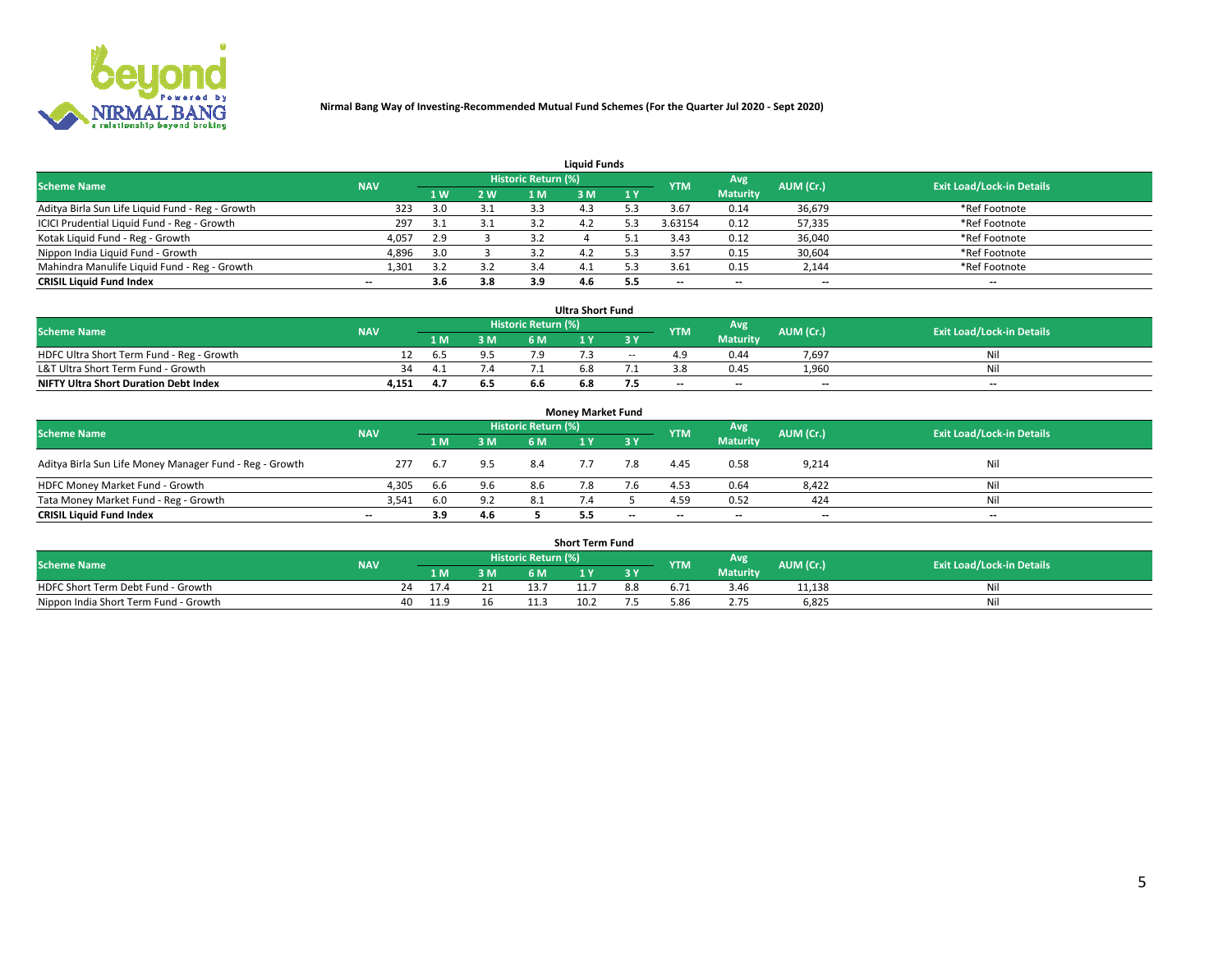

|                                           | <b>Low Duration Fund</b> |      |      |                     |     |     |                  |                 |           |                                  |  |  |  |  |  |
|-------------------------------------------|--------------------------|------|------|---------------------|-----|-----|------------------|-----------------|-----------|----------------------------------|--|--|--|--|--|
| <b>Scheme Name</b>                        | <b>NAV</b>               |      |      | Historic Return (%) |     |     | <b>YTM</b>       | Avg             | AUM (Cr.) | <b>Exit Load/Lock-in Details</b> |  |  |  |  |  |
|                                           |                          | L M. | 3 M  |                     |     | 3 Y |                  | <b>Maturity</b> |           |                                  |  |  |  |  |  |
| Axis Treasury Advantage Fund - Growth     | ?.334                    |      | 12.3 |                     | 8.5 |     |                  | 1.06            | 4,955     | Nil                              |  |  |  |  |  |
| Canara Robeco Savings Fund - Reg - Growth |                          | -6.3 | 10.1 |                     |     |     | 4.1 <sup>2</sup> | 1.04            | 1,049     | Nil                              |  |  |  |  |  |
| IDFC Low Duration Fund - Reg - Growth     | 30                       | 6.9  |      |                     | ے.8 |     | 4.17             | 1.01            | 4,575     | Nil                              |  |  |  |  |  |

| <b>Banking &amp; PSU Bond Funds</b>                 |            |    |      |      |                            |      |     |            |                 |           |                                  |  |  |  |
|-----------------------------------------------------|------------|----|------|------|----------------------------|------|-----|------------|-----------------|-----------|----------------------------------|--|--|--|
| <b>Scheme Name</b>                                  | <b>NAV</b> |    |      |      | <b>Historic Return (%)</b> |      |     | <b>YTM</b> | Avg             | AUM (Cr.) | <b>Exit Load/Lock-in Details</b> |  |  |  |
|                                                     |            |    |      | 3 M  | 6 M                        |      |     |            | <b>Maturity</b> |           |                                  |  |  |  |
| HDFC Banking and PSU Debt Fund - Reg - Growth       |            |    | 16.0 | 21.4 | 12.8                       |      |     | 6.41       | 3.33            | 6.416     | Nil                              |  |  |  |
| Kotak Banking and PSU Debt Fund - Reg - Growth      |            | 49 | 15.9 | 21   | 13.5                       | 11.3 | 8.9 | 6.11       | 4.73            | 7.146     | Nil                              |  |  |  |
| Nippon India Banking & PSU Debt Fund - Reg - Growth |            | 16 | 10.9 | 18.8 |                            |      |     | 5.28       | 3.27            | 5.211     | Ni                               |  |  |  |

| <b>Corporate Bond Funds</b>                         |            |      |      |                            |      |  |            |          |           |                                                |  |  |  |  |
|-----------------------------------------------------|------------|------|------|----------------------------|------|--|------------|----------|-----------|------------------------------------------------|--|--|--|--|
| <b>Scheme Name</b>                                  | <b>NAV</b> |      |      | <b>Historic Return (%)</b> |      |  | <b>YTM</b> | Avg      | AUM (Cr.) | <b>Exit Load/Lock-in Details</b>               |  |  |  |  |
|                                                     |            |      | 3 M  | 6 M                        |      |  |            | Maturity |           |                                                |  |  |  |  |
| ICICI Prudential Corporate Bond Fund - Reg - Growth |            | 14.9 | 19.6 |                            |      |  |            | 3.60     | 15.799    | Nil                                            |  |  |  |  |
| L&T Triple Ace Bond Fund - Reg - Growth             | 56         | 19.0 | 24.6 | 19.2                       |      |  |            | 8.15     | 3,871     | If redeemed before 3 Month; Exit Load is 0.5%; |  |  |  |  |
| Kotak Corporate Bond Fund - Std - Growth            | 2.815      | 13.0 |      |                            | 10.3 |  | 5.33       | 2.09     | 4.607     | Nil                                            |  |  |  |  |

| Credit Risk Fund                           |            |    |      |      |                            |      |           |            |                 |           |                                                                       |  |  |  |
|--------------------------------------------|------------|----|------|------|----------------------------|------|-----------|------------|-----------------|-----------|-----------------------------------------------------------------------|--|--|--|
| <b>Scheme Name</b>                         | <b>NAV</b> |    |      |      | <b>Historic Return (%)</b> |      |           | <b>YTM</b> | Avg             | AUM (Cr.) | <b>Exit Load/Lock-in Details</b>                                      |  |  |  |
|                                            |            |    | 1 M  | 3 M  | 6 M                        |      | <b>3Y</b> |            | <b>Maturity</b> |           |                                                                       |  |  |  |
| ICICI Prudential Credit Risk Fund - Growth |            | 23 | 17.2 | 16.6 | 9.6                        | 10.3 | 7.9       | 8.96       | 2.41            | 6,562     | If redeemed before 1 Year; Exit Load is 1%;                           |  |  |  |
| HDFC Credit Risk Debt Fund - Reg - Growth  |            |    | 17.8 | 21.5 | . G                        |      |           | 10.05      | 3.02            | 6,309     | If redeemed before 12 Month; Exit Load is 1%; If redeemed bet. 12     |  |  |  |
|                                            |            |    |      |      |                            |      |           |            |                 |           | Month to 18 Month; Exit Load is 0.5%;                                 |  |  |  |
|                                            |            |    |      |      |                            |      |           |            |                 |           | If redeemed before 12 Month; Exit Load is 3%; If redeemed bet. 12     |  |  |  |
| SBI Credit Risk Fund - Growth              |            |    | 13.2 | 18   | 9.1                        |      |           | 8.33       | 2.65            |           | 3,895 Month to 24 Month; Exit Load is 1.5%; If redeemed bet. 24 Month |  |  |  |
|                                            |            |    |      |      |                            |      |           |            |                 |           | to 36 Month; Exit Load is 0.75%;                                      |  |  |  |

| <b>Floater Fund</b>                      |            |    |      |      |                            |     |     |            |                 |           |                                  |
|------------------------------------------|------------|----|------|------|----------------------------|-----|-----|------------|-----------------|-----------|----------------------------------|
| <b>Scheme Name</b>                       | <b>NAV</b> |    |      |      | <b>Historic Return (%)</b> |     |     | <b>YTM</b> | Avg             | AUM (Cr.) | <b>Exit Load/Lock-in Details</b> |
|                                          |            |    | 1 M  | 3 M  | 6 M'                       | i v | эv  |            | <b>Maturity</b> |           |                                  |
| Nippon India Floating Rate Fund - Growth |            | 34 | 13.6 | 19.2 | ،14                        | --- | ٥.⊥ | 5.65       | 2.90            | 11,636    | Νı                               |